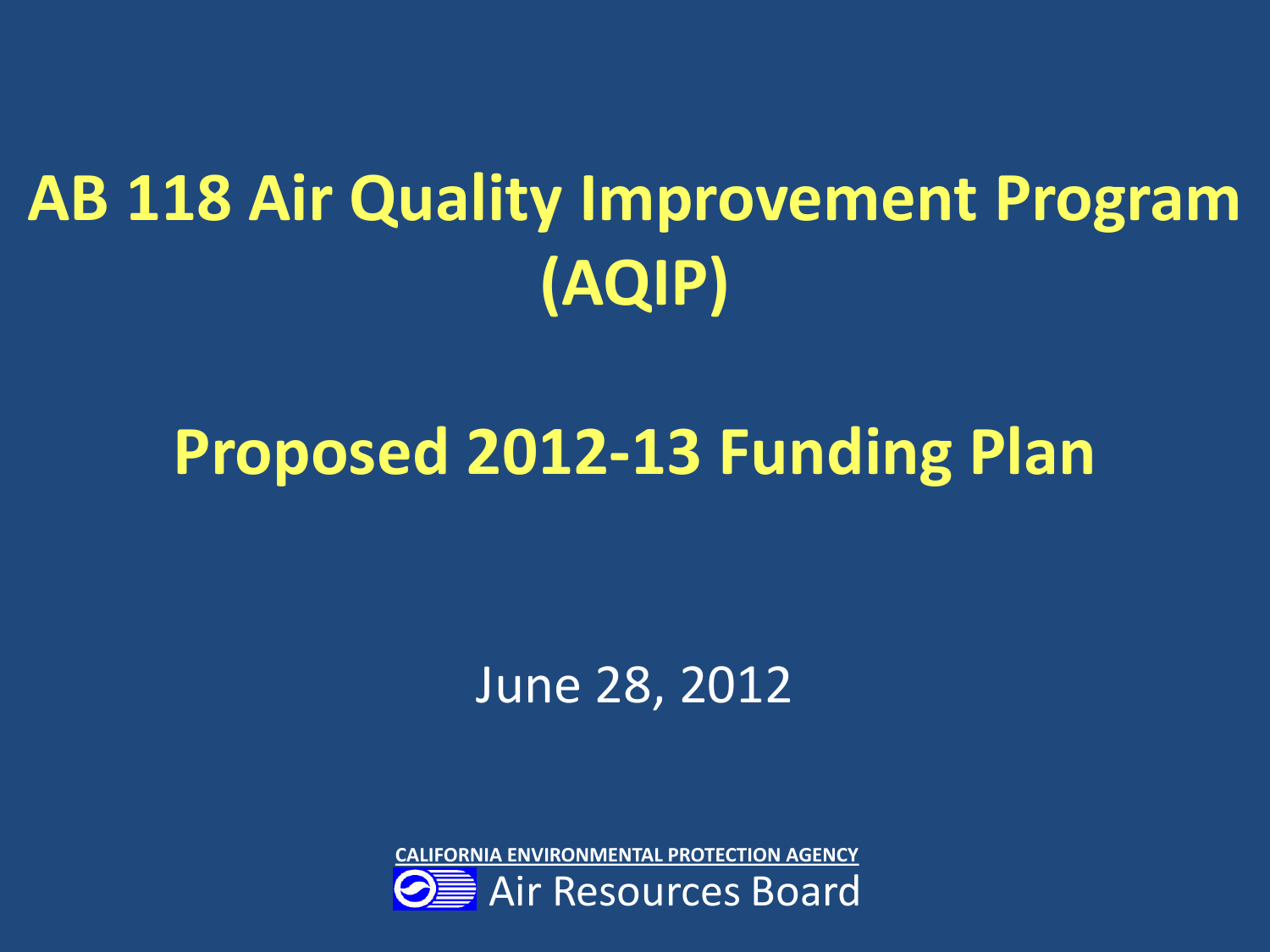## **Today's Presentation**

- Overview of AQIP
- Implementation update
- Proposed 2012 Funding Plan
- Staff recommendation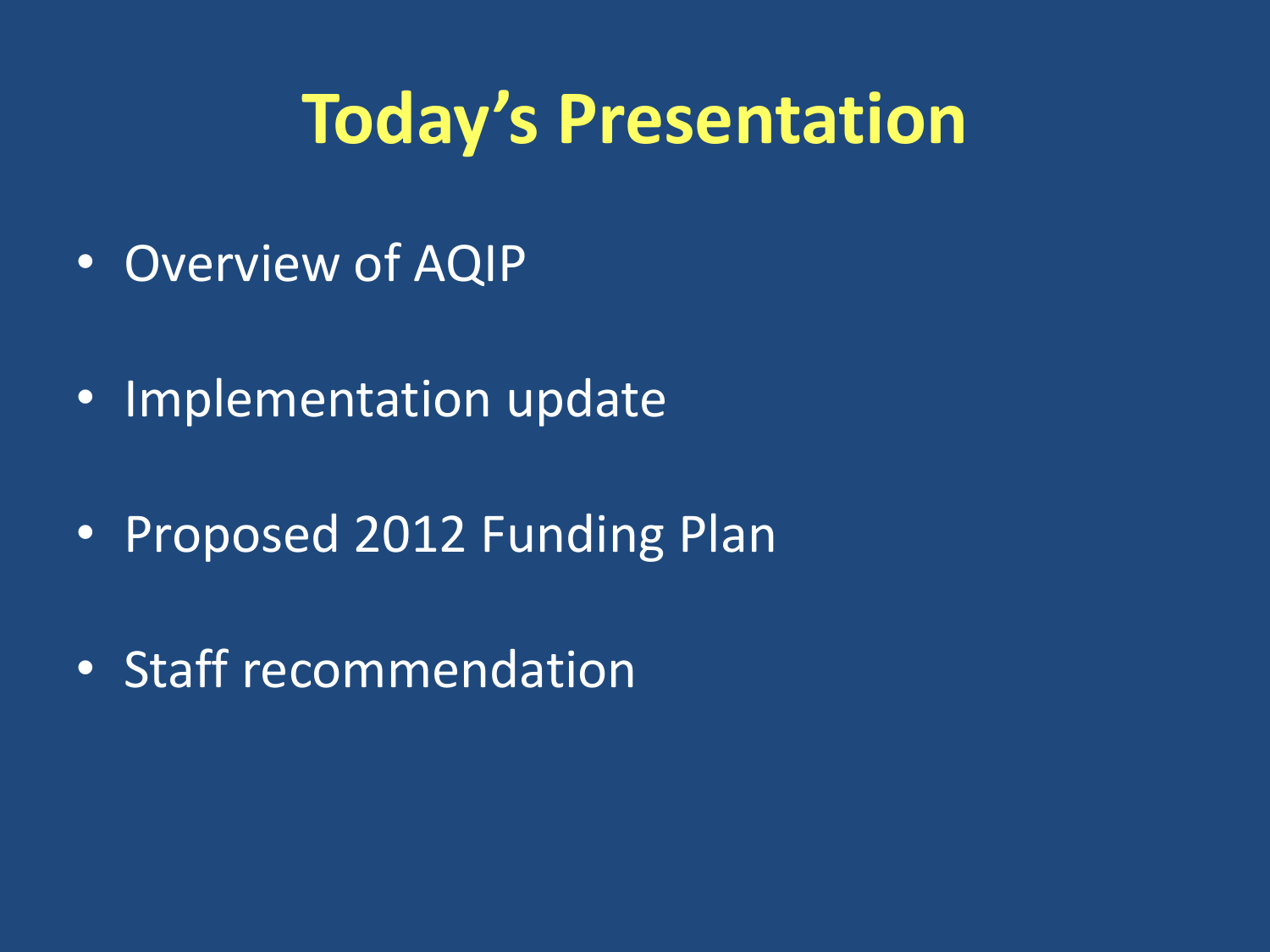## **What is AQIP?**

- Created by Assembly Bill 118 (2007)
- \$27-40 million per year through 2015
- Complements other incentive programs
- Funds mobile source technology advancement

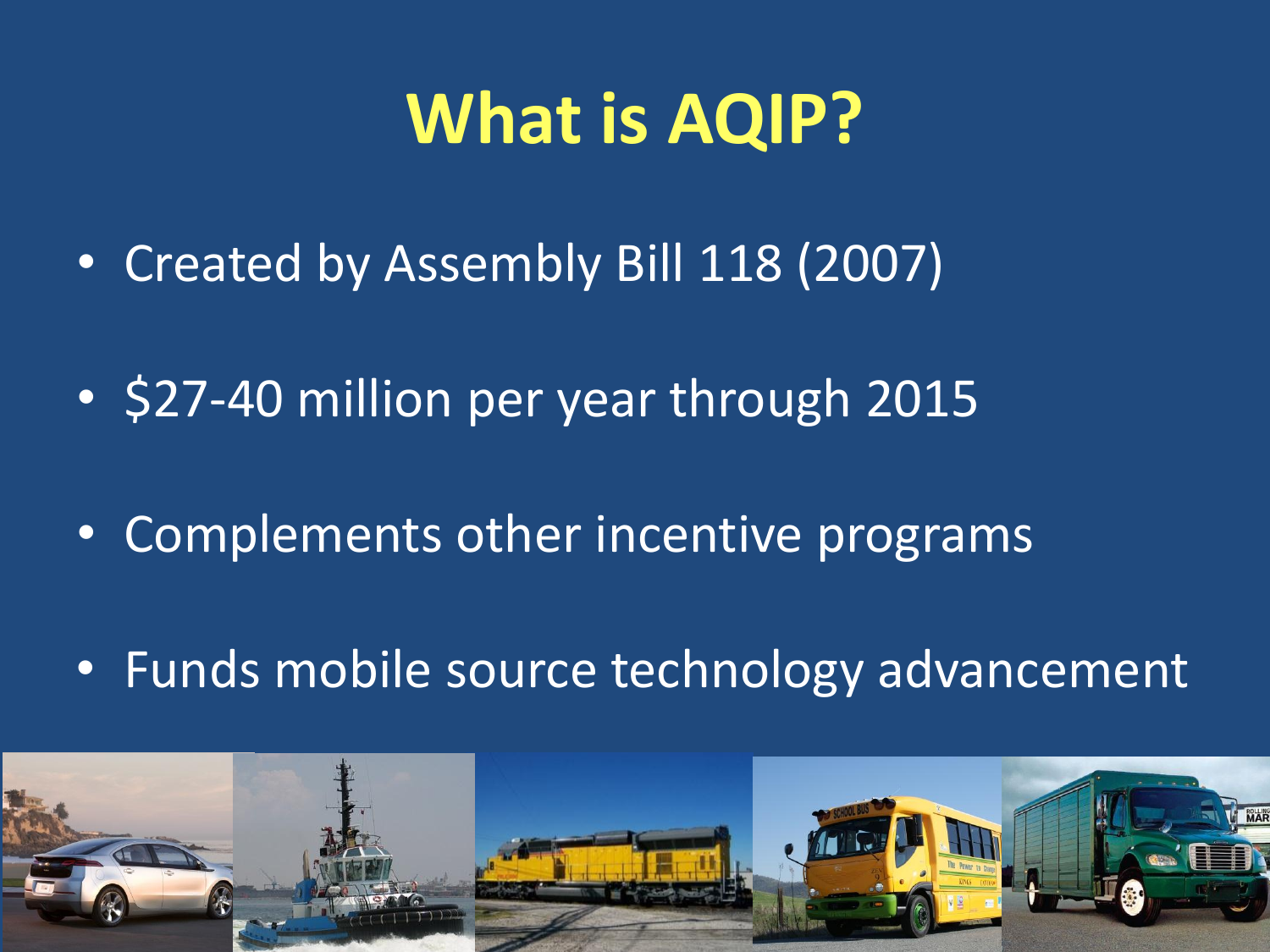# **Guiding Principles**

- Support advanced technologies to meet post-2020 air quality and climate change goals – Vehicle/equipment deployment – Technology demonstrations
- Focus on project types underserved in other incentive programs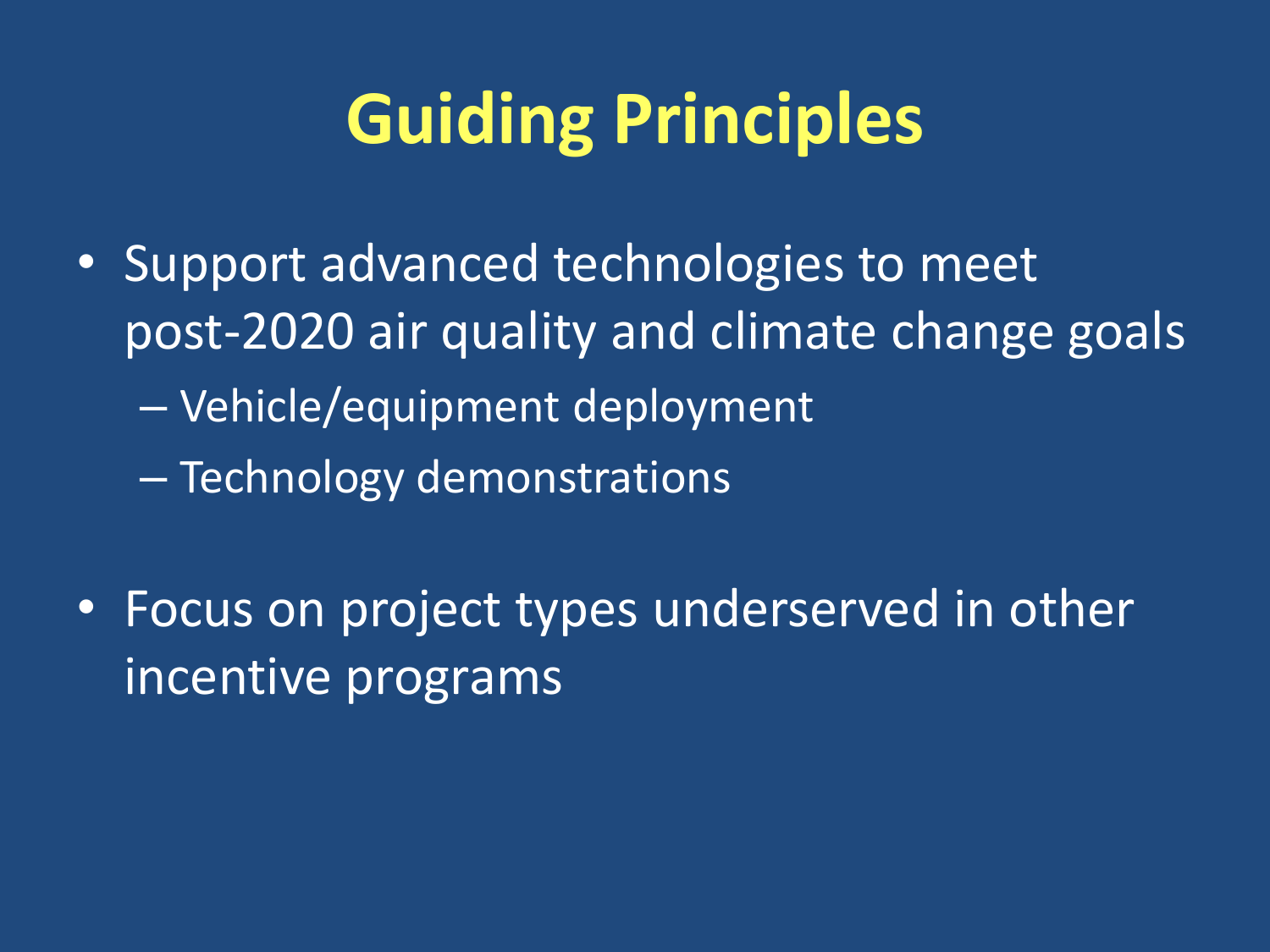# **Funding Awarded to Date (\$ millions)**

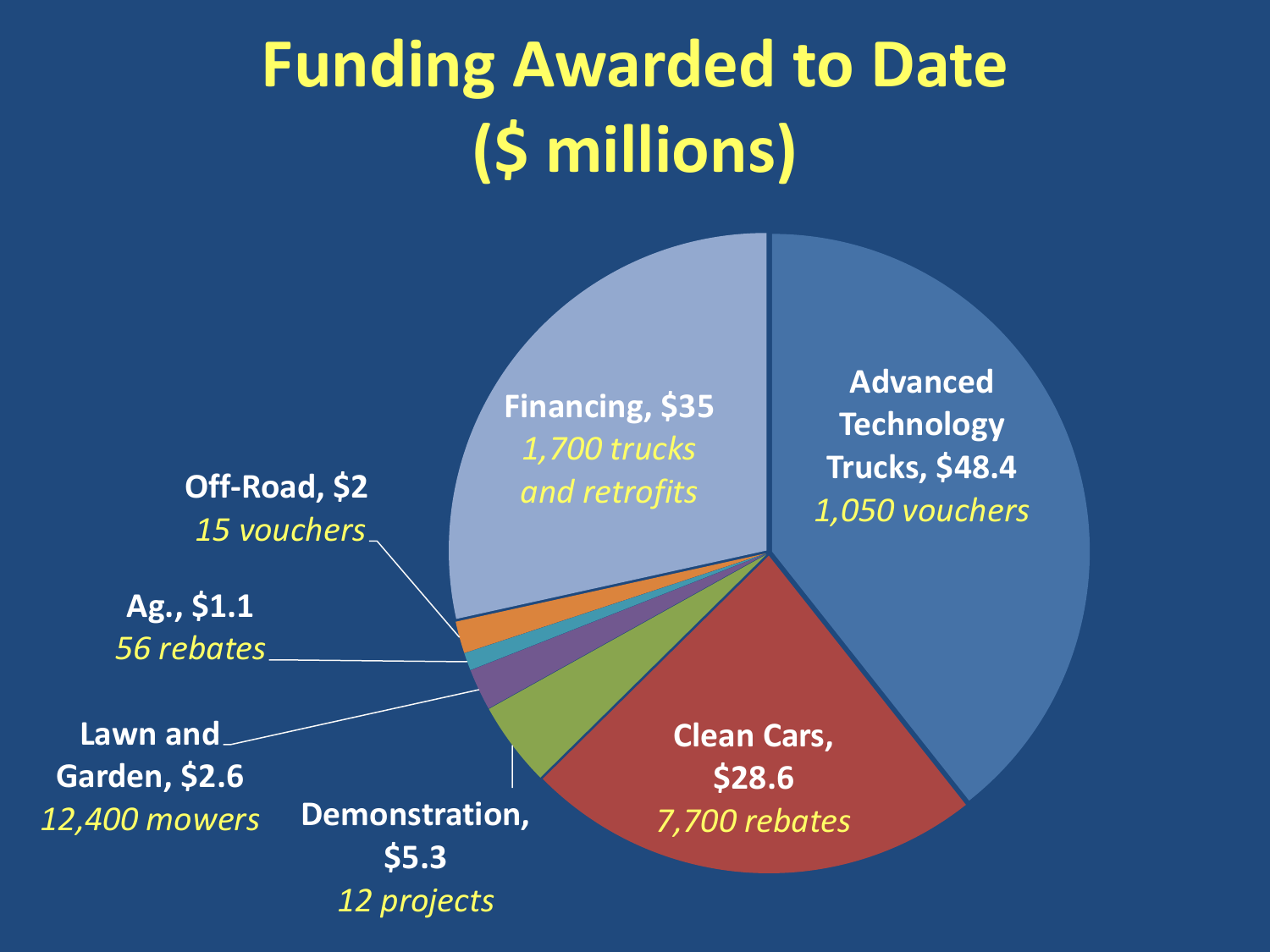## **Program Benefits**

#### Increased production drives down price



**Production volume** 

- Facilitate market transition beyond first generation **technologies**
- Overcome deployment barriers
- Support technology transfer to new sectors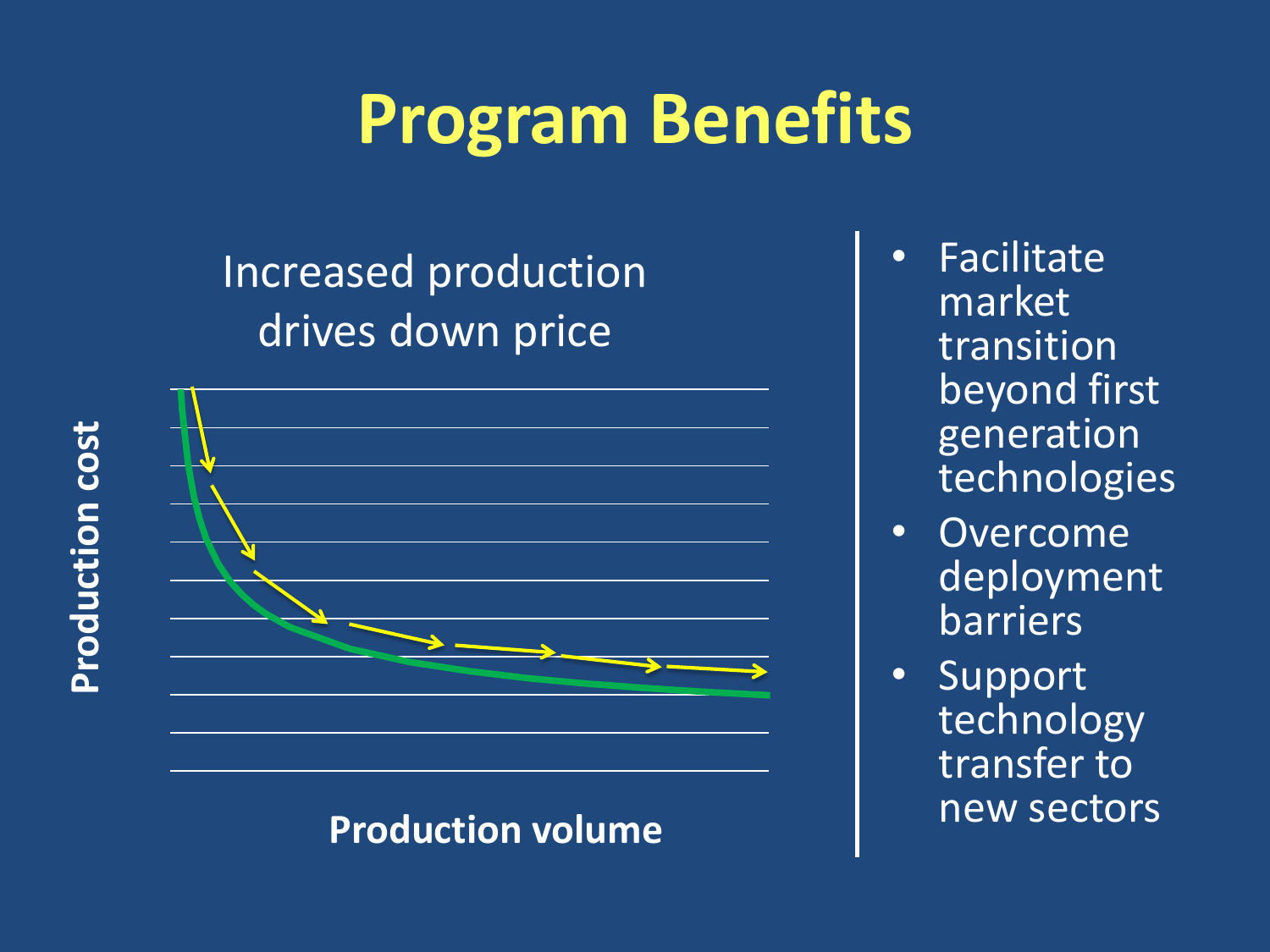## **AB 118 Coordination**

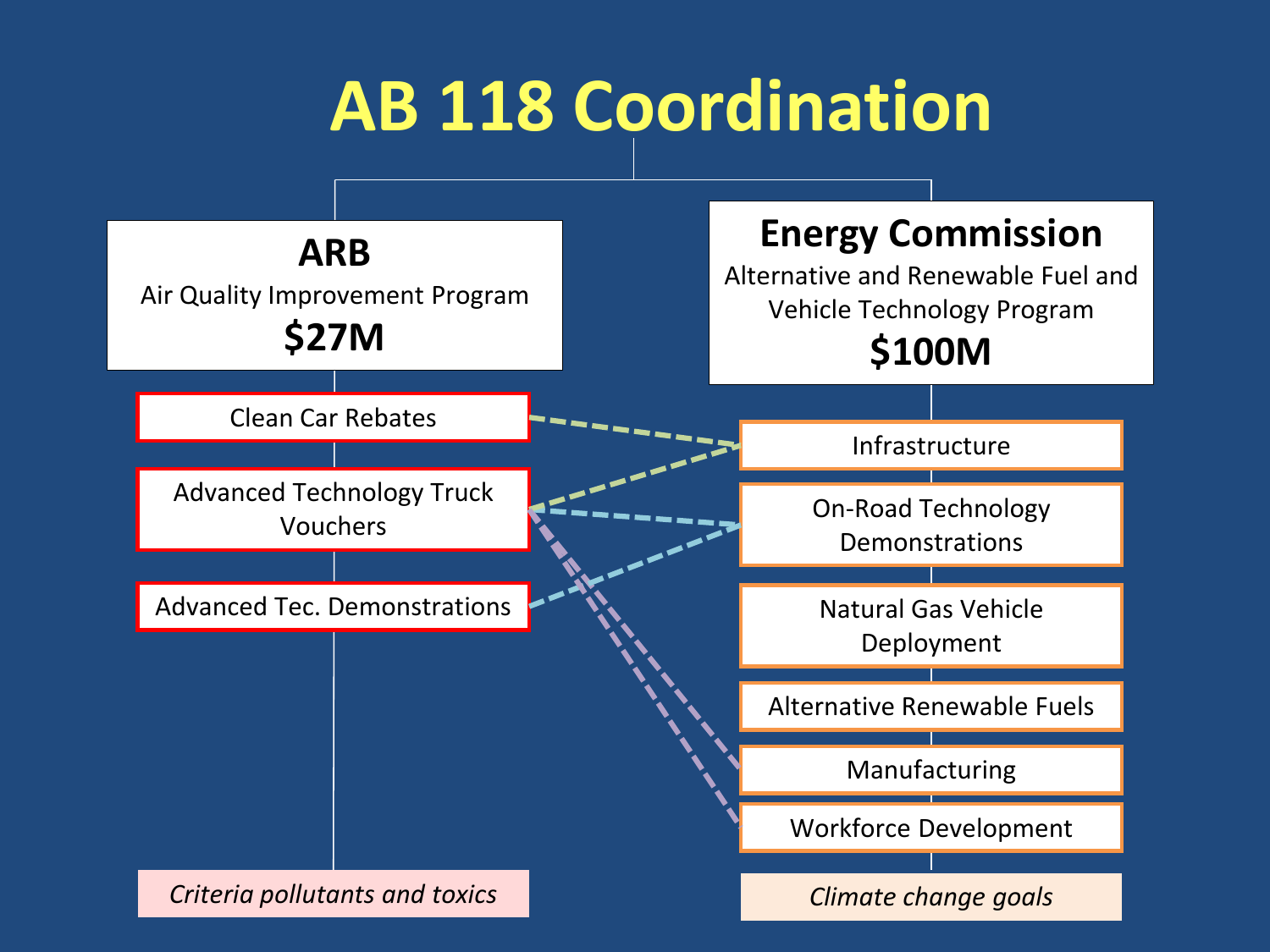# **Proposed Fiscal Year 2012-13 Funding Plan**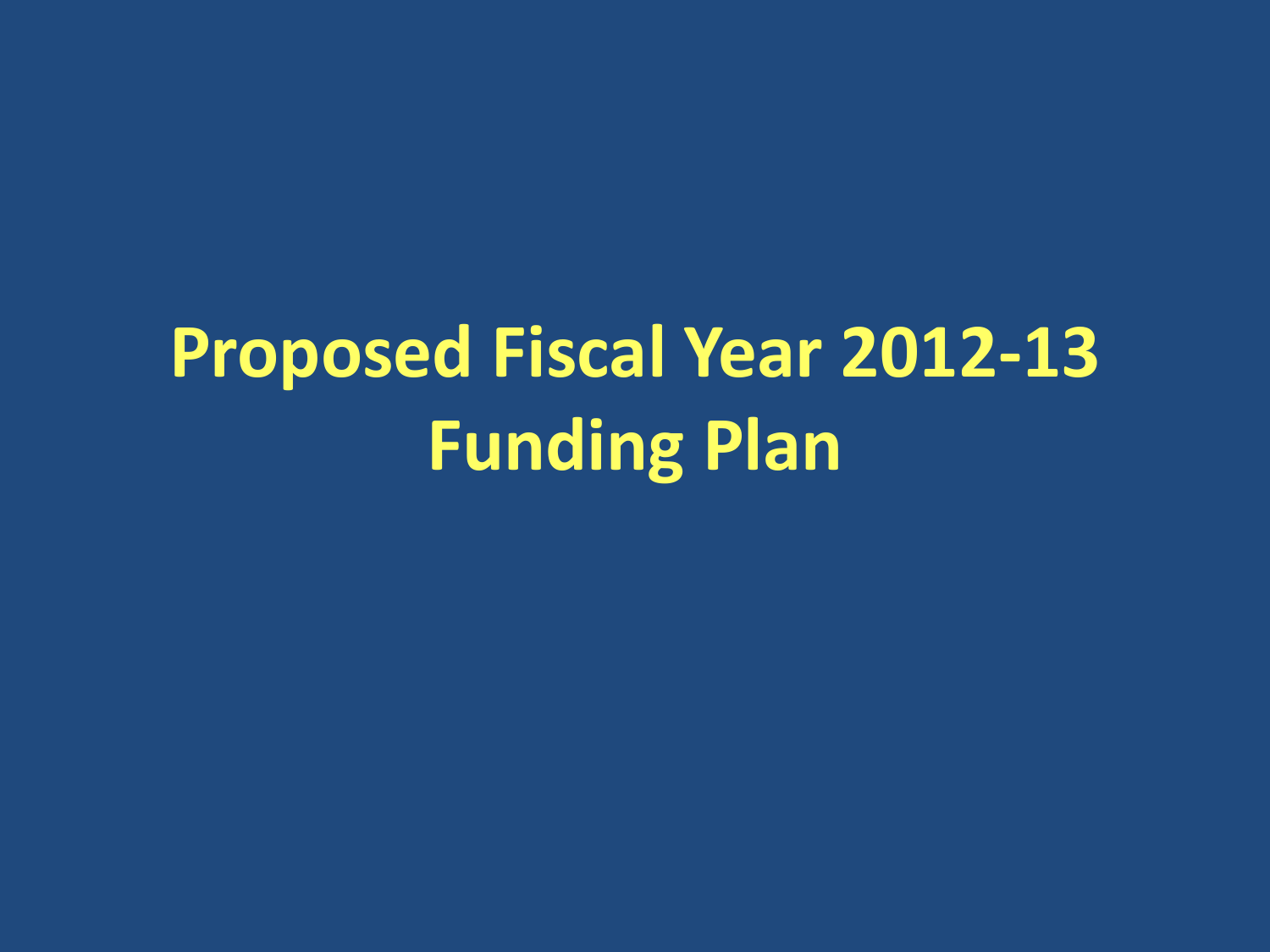## **FY 2012-13 Funding Plan Priorities**

- Continue focus on clean cars and trucks
- Continue streamlined project design
- Continue demonstration project allocation
- Anticipate lower revenues than Budget appropriation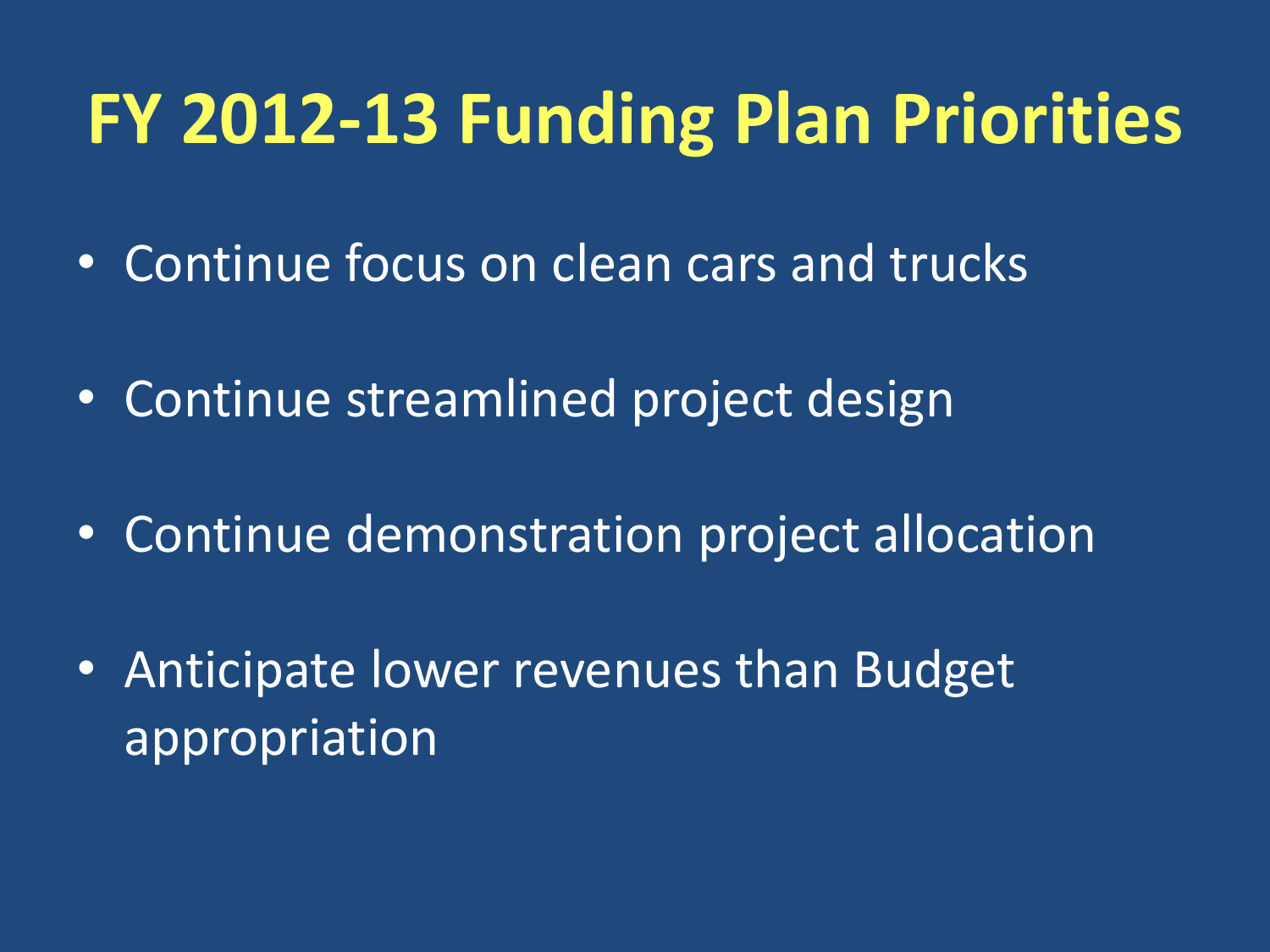# **Proposed FY 2012-13 Funding Levels**

| <b>Category</b>               | \$27M Plan<br>based on recent revenues |                              | \$40M Plan $1$<br><b>Revised Budget appropriation</b> |                              |
|-------------------------------|----------------------------------------|------------------------------|-------------------------------------------------------|------------------------------|
|                               | Proposed<br>Allocation                 | Potential<br><b>Vehicles</b> | Proposed<br>Allocation                                | Potential<br><b>Vehicles</b> |
| CVRP <sup>2</sup>             | \$15 M                                 | 7,700                        | <b>\$21 M</b>                                         | 10,700                       |
| <b>HVIP</b>                   | \$10 M                                 | 350                          | \$14 M                                                | 500                          |
| <b>Advanced Tech</b><br>Demos | \$2 M                                  | N/A                          | \$5 M                                                 | N/A                          |

*<sup>1</sup> Based on Governor's Revised Budget minus estimated administrative costs 2 An additional \$3 million from fiscal year 2008-09 is being reallocated to the CVRP and up to \$5 million from the Energy Commission has been approved*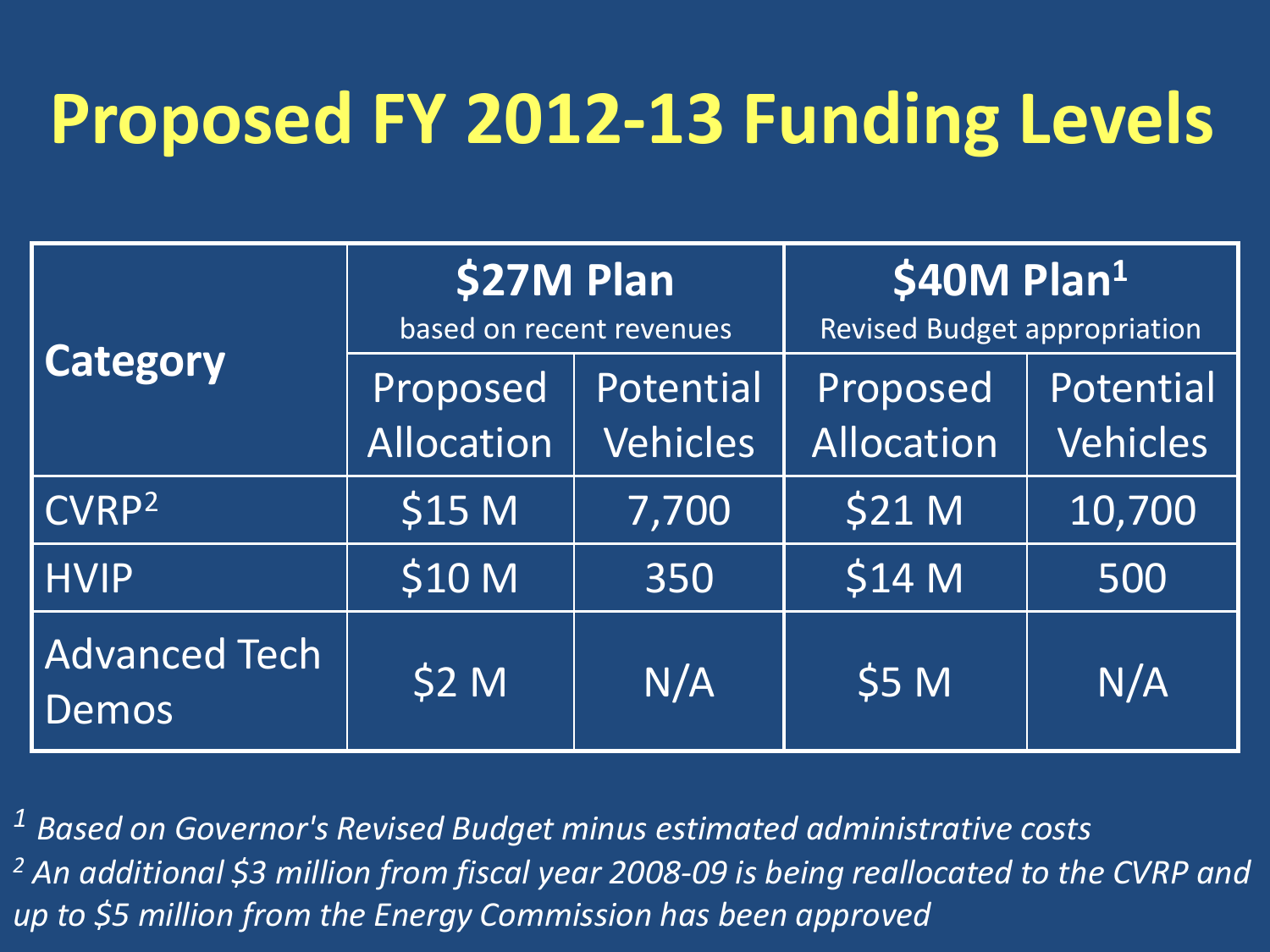

# **Clean Vehicle Rebate Project (CVRP)**  Funding Target: \$15 M

- Consumer rebates for light-duty ZEVs and plug-in hybrids
- Over 7,700 rebates issued
- Efforts since last year – Balance growing demand with limited funding – Manufacture diversity

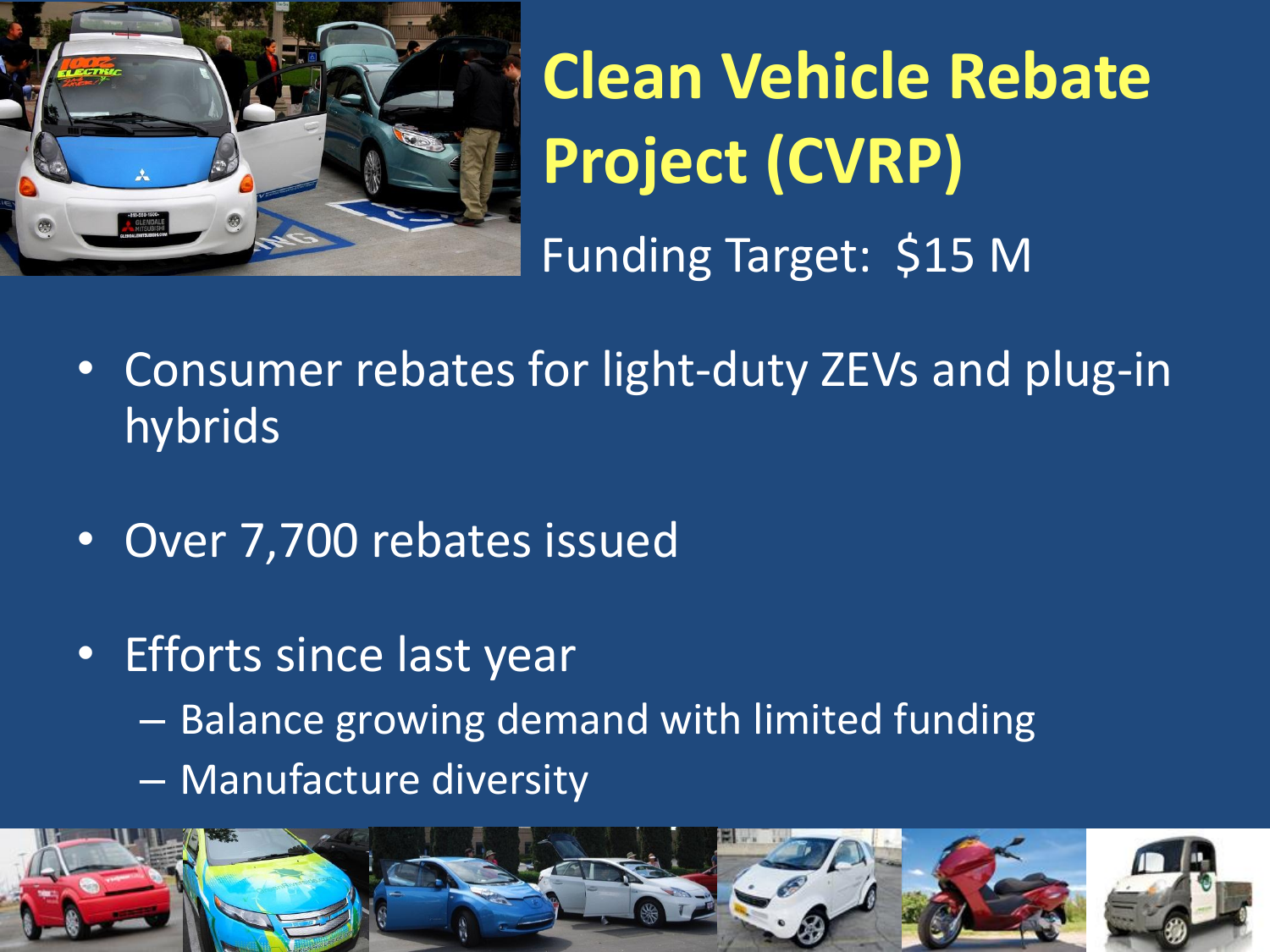# **CVRP Manufacturer Diversity**

#### Through July 2011

### Through May 2012





 $\blacksquare$ Chevrolet Volt NEV CZEV ZEMBER 1999 – ZEMBER 1999 – ZEMBER 1999 – ZEMBER 1999 – ZEMBER 1999 – ZEMBER 1999 – ZEMBER 1999 – ZEMBER **Other** 

Nissan LEAF Toyota Prius Plug-In Hybrid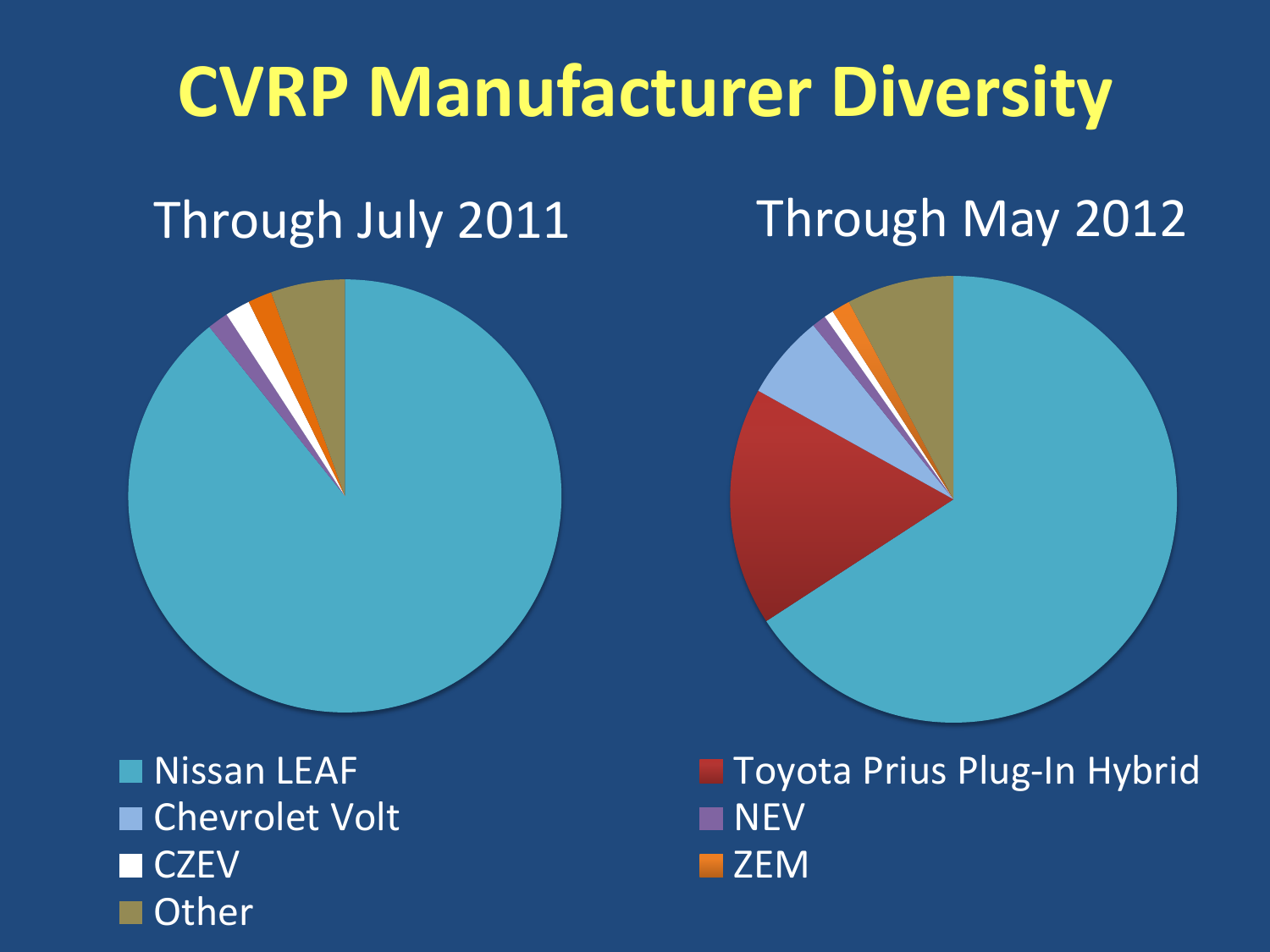### **CVRP Proposed Refinements**

- Waiting list
	- Only appropriate to bridge short-term gap
	- Decision based on defined criteria
- Include BEVx as eligible vehicle type
- Continue car share set-aside of \$200,000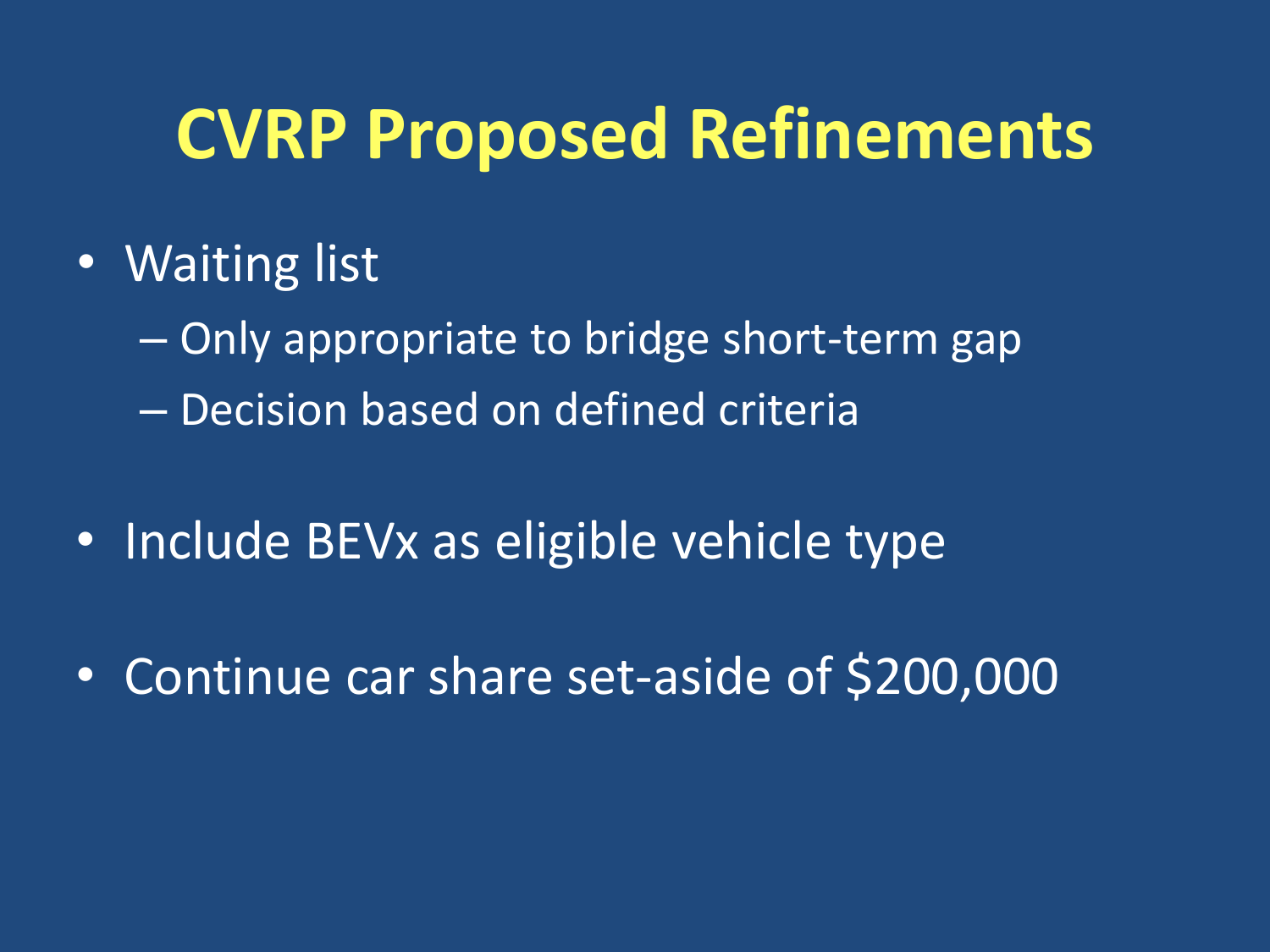## **CVRP Looking Forward**

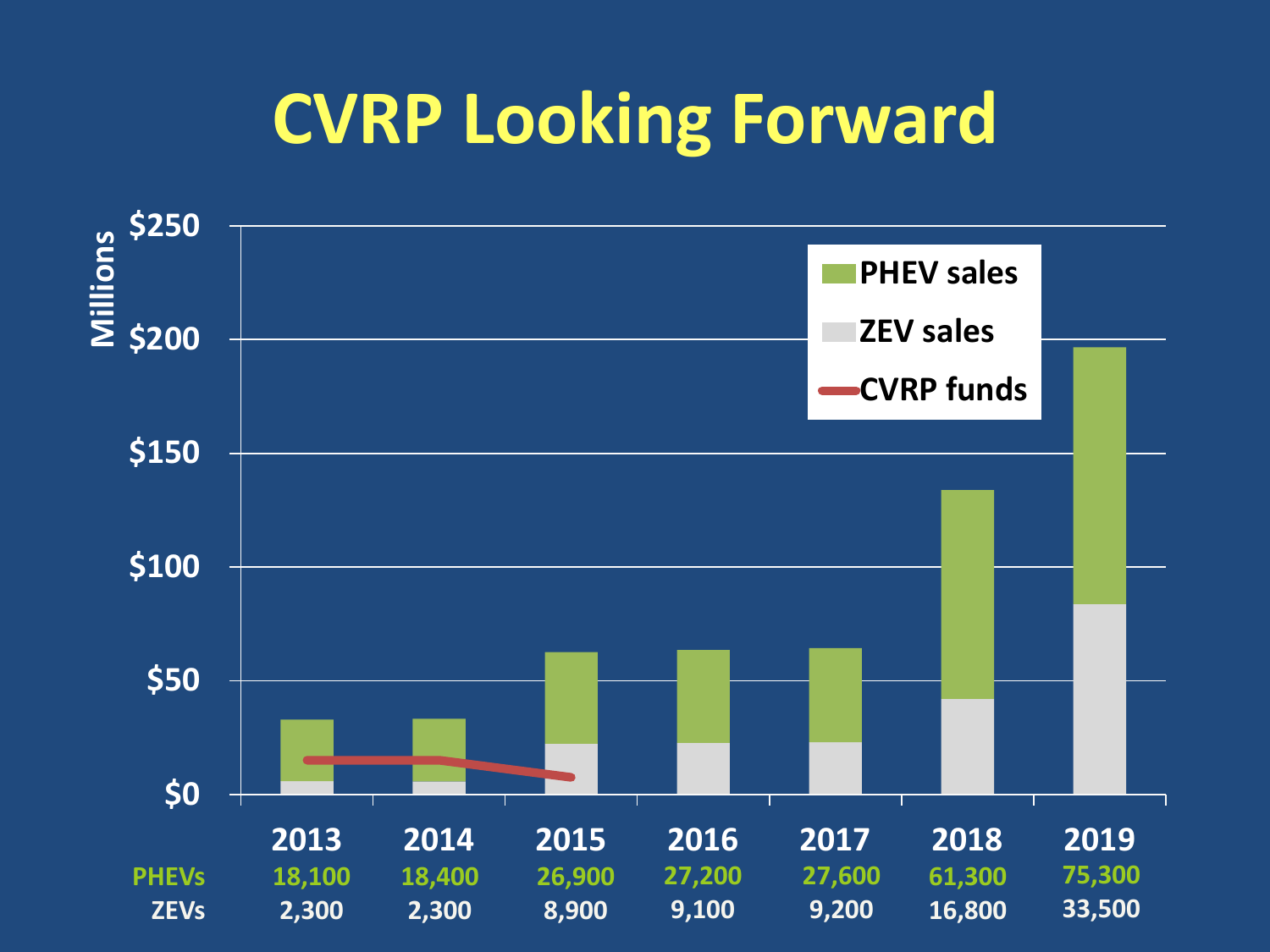

**Hybrid and Zero-Emission Truck & Bus Vouchers (HVIP)**  • Funding Target: \$10 M

- Consumer vouchers for about ½ incremental cost of new hybrid and zero-emission trucks
- Goals for 2012-13
	- Continue successful project design
	- Refinements to encourage wider participation

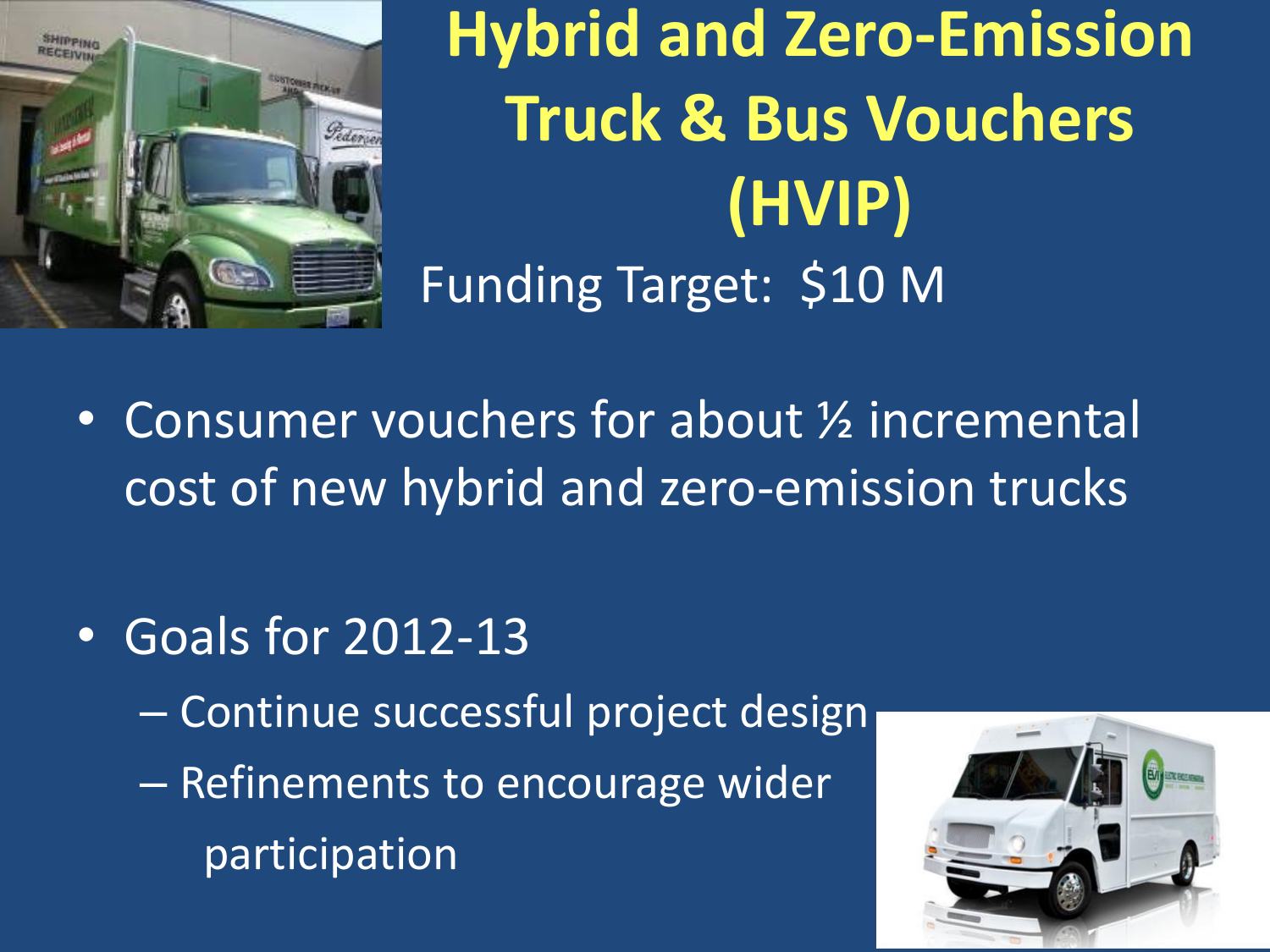## **HVIP Status: 1050 Vouchers Issued**

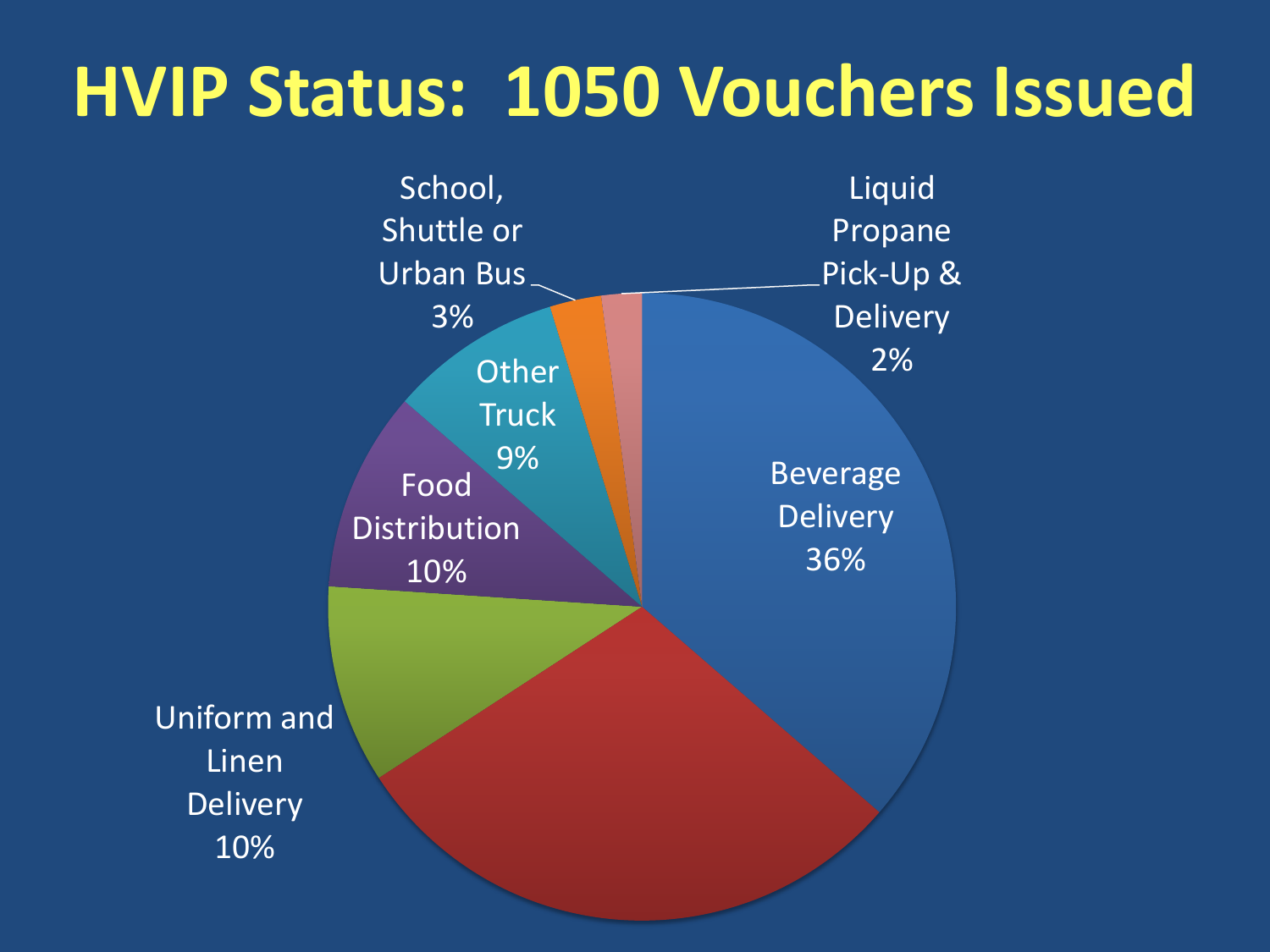## **HVIP Available Funding**

- ~ \$20 million available from previous years
- Proposing \$10 million in FY 2012-13
- Modifications to increase participation
- Include funding contingency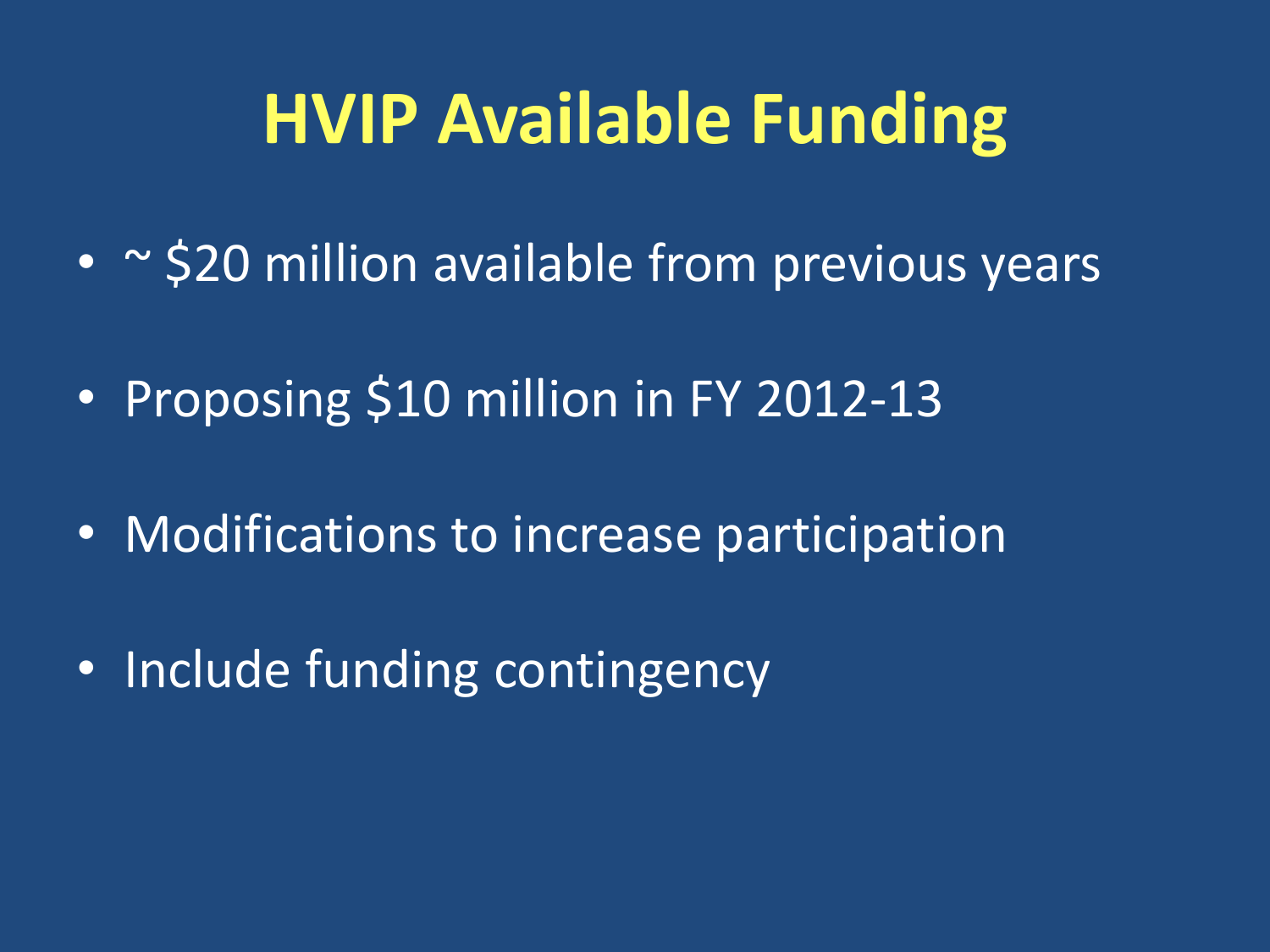## **Proposed Changes to Encourage More Participation in HVIP**

- Increase zero-emission truck voucher amounts
- Increase maximum limit per fleet
- Additional funding for cleanest vehicles
- Expand technology eligibility
- Additional outreach

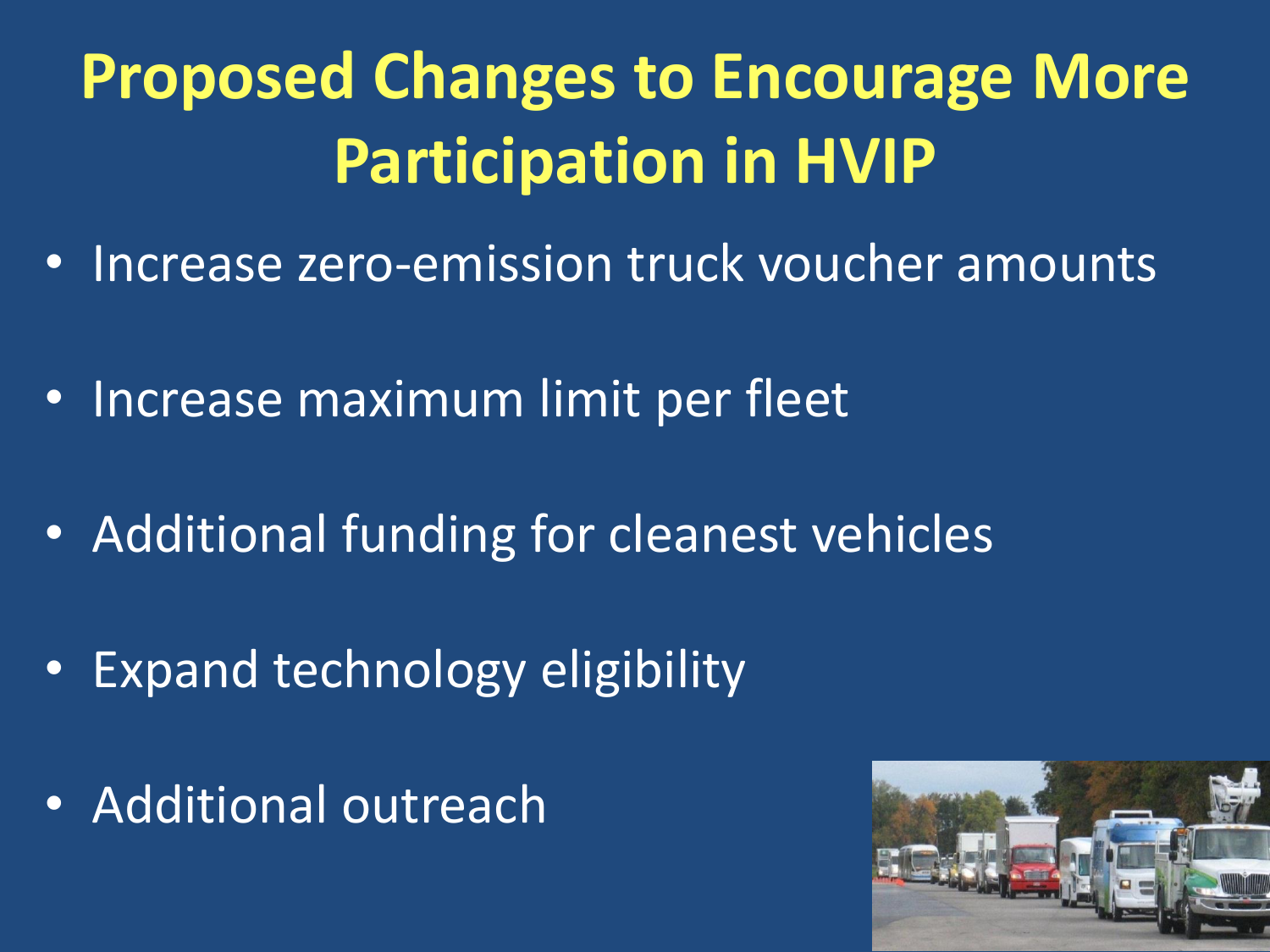

**Advanced Technology Demonstrations** 

• Funding Target: \$2 M

- 12 projects in progress – Focus on technologies within 3 years of commercialization
- Proposed projects for 2012-13 – Zero-emission off-road equipment – Zero-emission transit vehicles